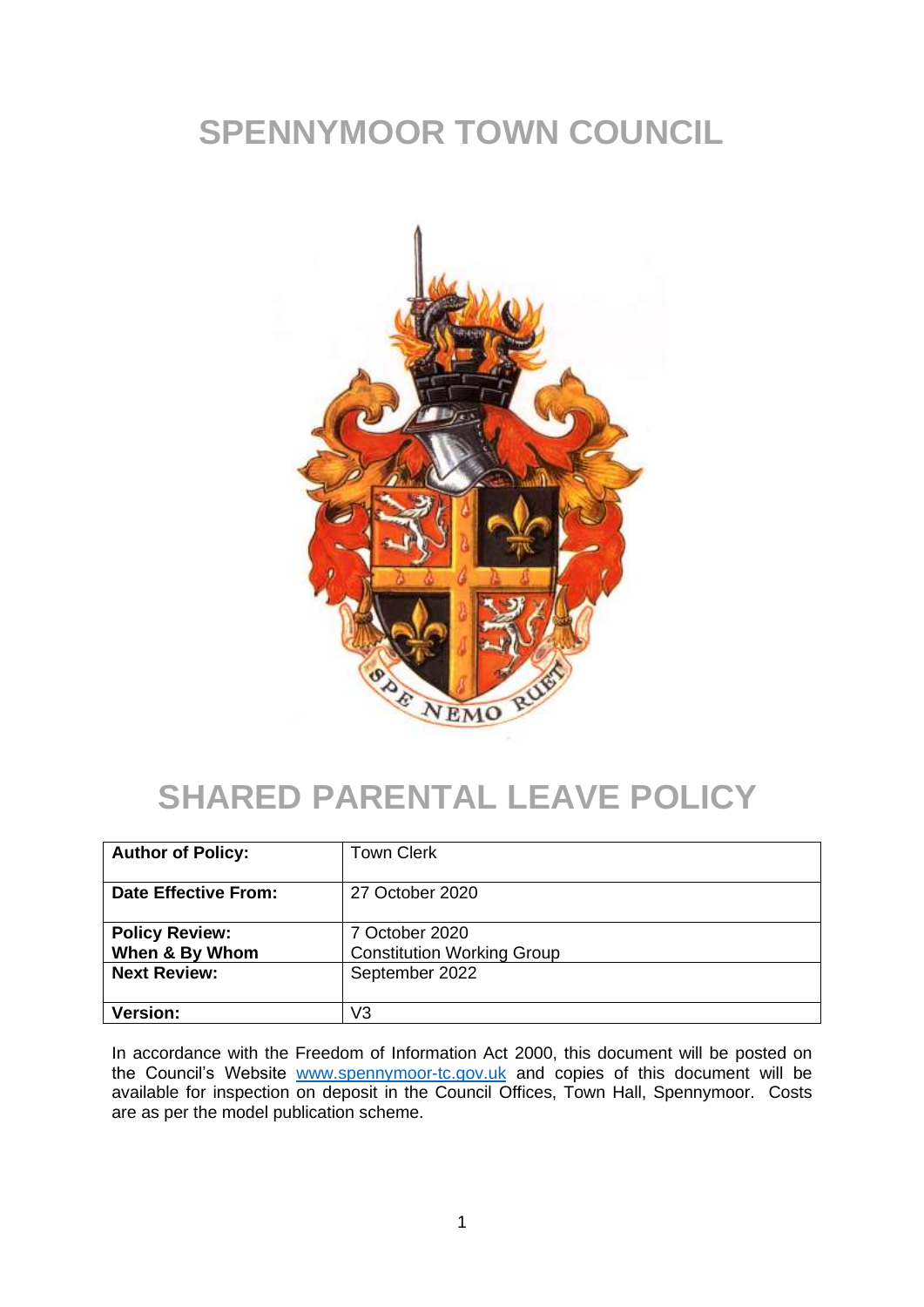# **1. Introduction**

1.1 Spennymoor Town Council complies with the Shared Parental Leave Regulations 2014, which provide a statutory right for an employee to take shared parental leave (ShPL) in connection with the birth of a child, or placement of an adopted child born on or after 5<sup>th</sup> April 2015.

#### **2. Aims**

- 2.1 The aims of the policy are to explain:
	- the provisions of shared parental leave;
	- who is eligible; and,
	- how to apply.

#### **3. Scope**

3.1 This policy applies to full and part-time members of staff.

#### **4. Compliance**

- 4.1 This policy is governed by the:
	- Employment Rights Act 2002
	- Children and Families Act 2014
	- Shared Parental Leave Regulations 2014

## **5. Principles**

5.1 Shared parental leave (ShPL) is available to all members of staff and allows a mother/primary adopter and her partner to share the responsibility of working and caring for a child provided that the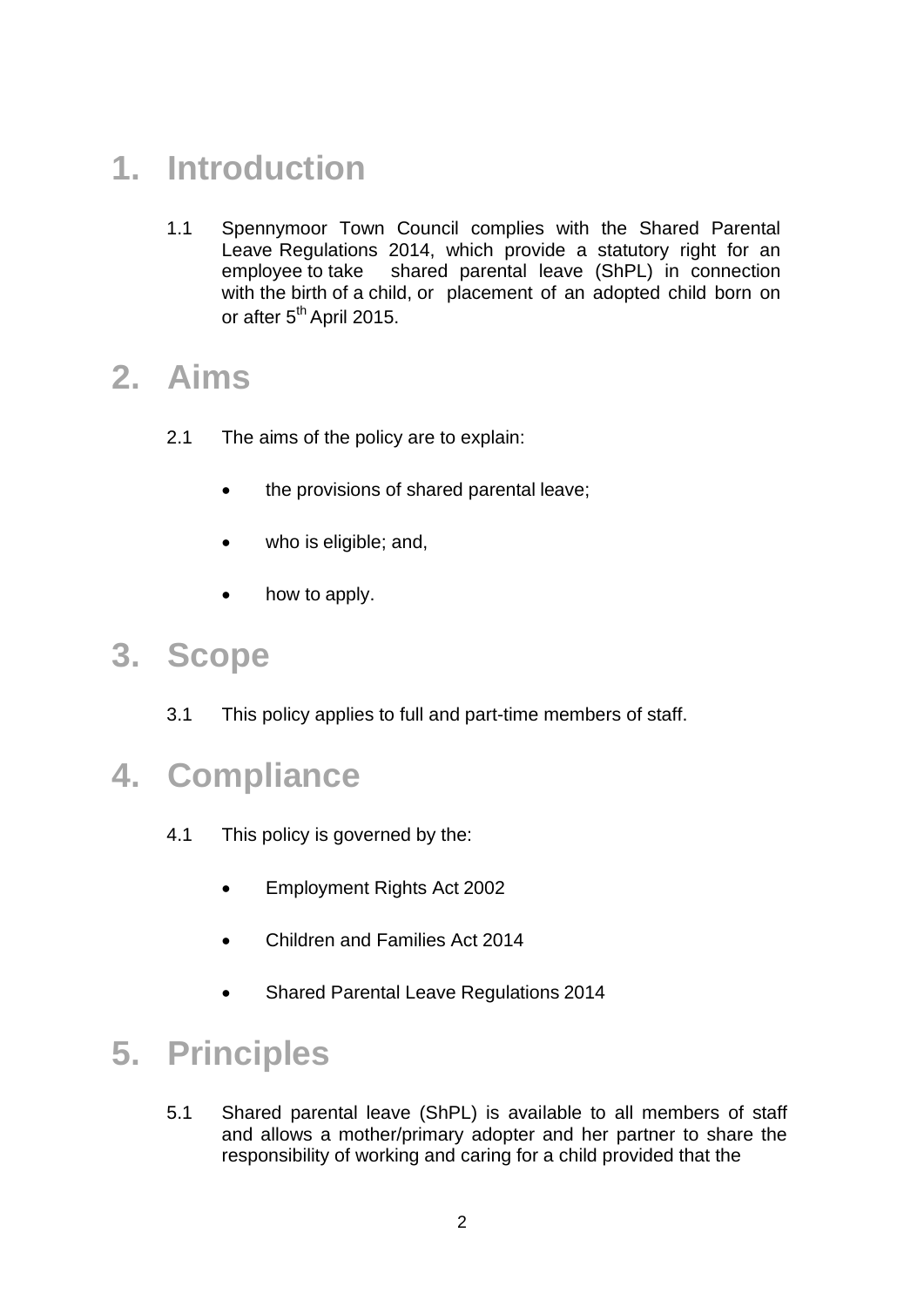mother/primary adopter returns to work prior to using all of her entitlement to maternity/adoption leave and/or statutory pay.

5.2 Shared parental leave is regarded as a period of unpaid leave.

# **6. Eligibility**

- 6.1 To qualify for shared parental leave you must:
	- be the child's mother or primary adopter;
	- be the biological father of the child; or,
	- be the mother's husband, or partner (including same sex relationships) or civil partner, or be the husband or partner (including same sex relationships) of the primary adopter; and,
	- have 26 weeks continuous service with Spennymoor Town **Council**

#### **7. Entitlement**

- 7.1 Eligible parents will be able to share a maximum of 50 weeks leave and 39 weeks statutory pay, for the purpose of caring for a child within the first year of the child's life or in the year after the child is placed for adoption.
- 7.2 Shared parental leave cannot be taken until after the birth/placing of the child and only applies to babies born or children placed on or after 5<sup>th</sup> April 2015.
- 7.2 Partners do not have to work for Spennymoor Town Council, but they must satisfy minimum employment and earnings criteria.

# **8. Taking Periods of Leave**

- 8.1 Shared Parental Leave (ShPL) must be taken in complete weeks. It can be taken:
	- a. as one continuous block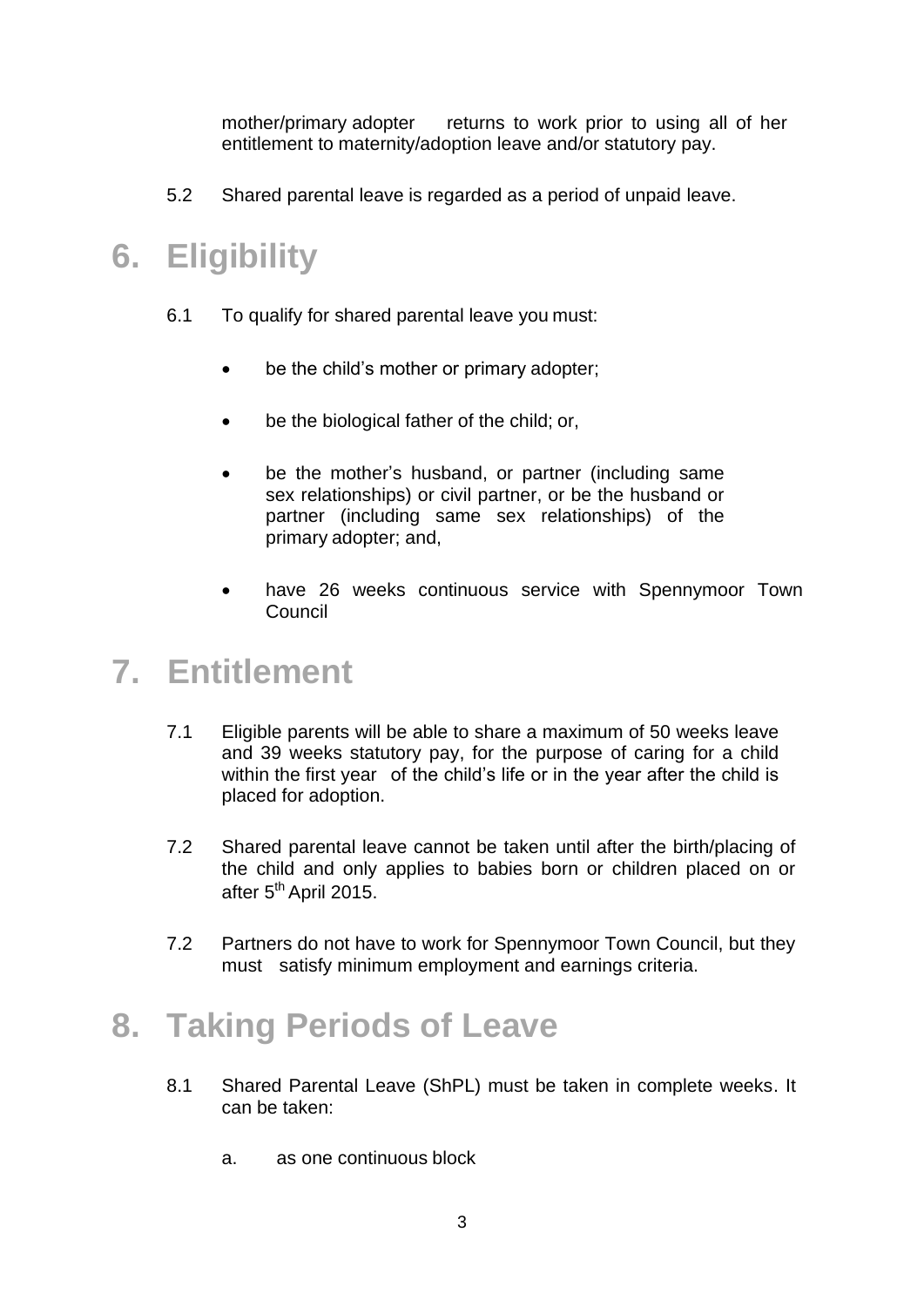- b. in multiples of complete weeks
- 8.2 The minimum ShPL that can be taken is one week.
- 8.3 Provided that both parents qualify for ShPL you can choose to take leave at the same time as your partner or you can take your leave separately.
- 8.4 You may take one or more periods of shared parental leave per pregnancy or adoption.

# **9. Conditions of Employment**

- 9.1 Terms and conditions
- 9.2 During a period of shared parental leave individuals will be entitled to the same terms and conditions that would have applied had they not taken the leave, with the exception of remuneration.
- 9.3 All shared parental leave will be:
	- a. pensionable;
	- b. reckonable for incremental pay; and,
	- c. included in any probationary period.

#### **10. Right to Return**

- 10.1 You have the right to return to the same job if you have been on shared parental leave plus any other type of leave for 26 weeks or less.
- 10.2 If you have been on leave for more than 26 weeks you have the right to return to the same job unless this is not reasonably practicable. If due to organisational change your role no longer exists you would be managed in accordance with the organisational change policy.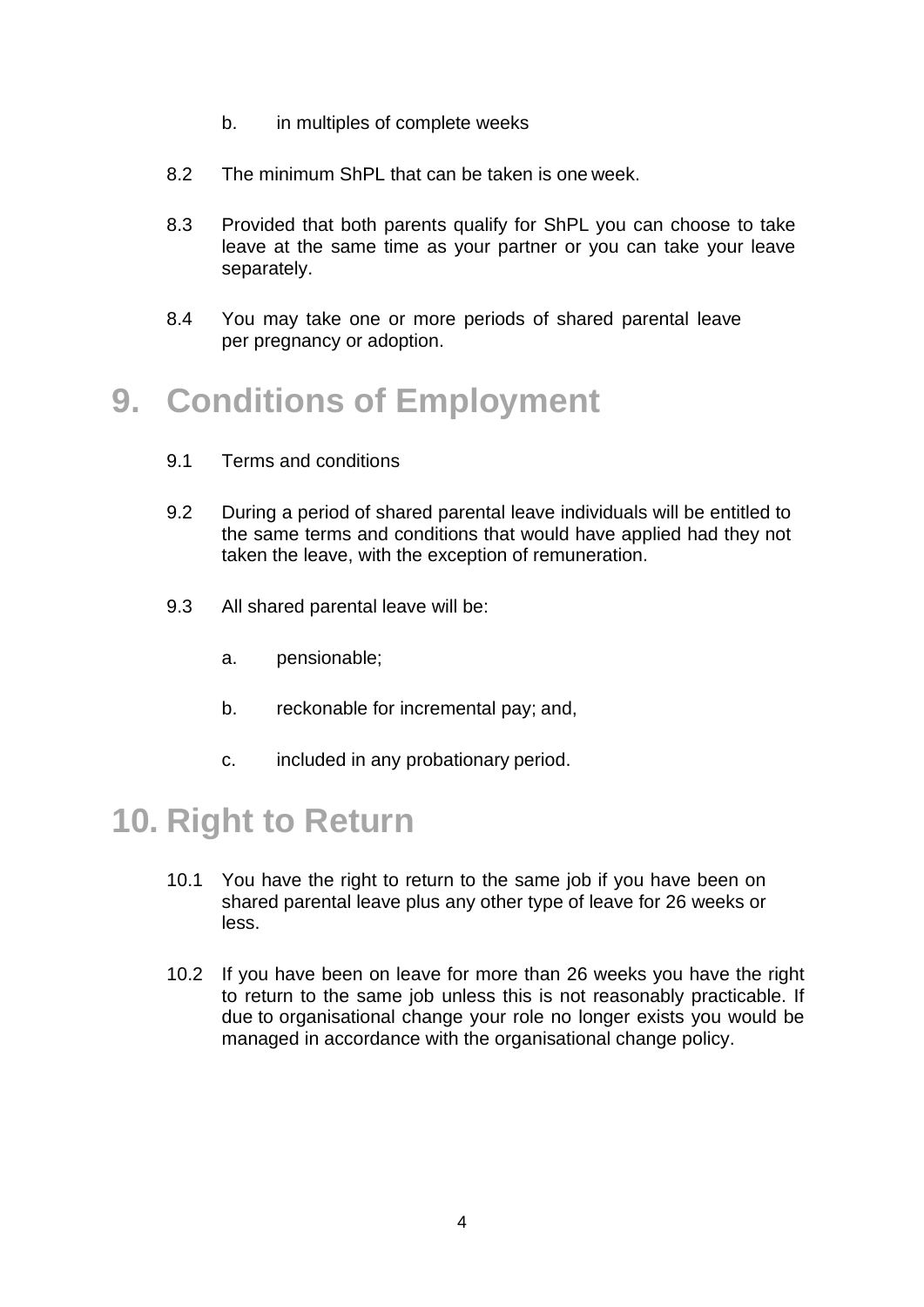# Keeping in Touch

- 11.1 Both parents who are eligible for shared parental leave may take up to a maximum of 20 keeping in touch (KIT) days between them. This is in addition to the 10 KIT days available during a period of maternity leave.
- 11.2 Keeping in Touch days must be approved by the Town Clerk.
- 11.3 Taking KIT days, which are days when you attend work, will not end your entitlement to shared parental leave or statutory pay. On a KIT day you will be paid for the number of hours that you work.

## **11. Leave & Curtailment Notice**

- 12.1 Anyone eligible and intending to take shared parental leave must submit a maternity/adoption leave curtailment notice, giving at least 8 weeks' notice stating that they wish to end their maternity or adoption leave early.
- 12.2 Once you have ended your maternity/adoption leave and have returned to work you will only be entitled to statutory pay during periods of shared parental leave and at that point you cannot revert back onto maternity leave.
- 12.3 Employees are encouraged to and should give careful consideration to the financial implications of ending their maternity/adoption leave early whilst still in receipt of occupational maternity/adoption pay.

# **12. Notice of Entitlement**

- 13.1 Before taking leave, a notice of entitlement and intention to take shared parental leave, must be submitted. This may be submitted at the same time as the maternity/adoption curtailment notice or at a later date but it cannot be later than 8 weeks before the date of the first period of shared parental leave.
- 13.2 Requests for a **single** block of leave must be agreed by the Town Council.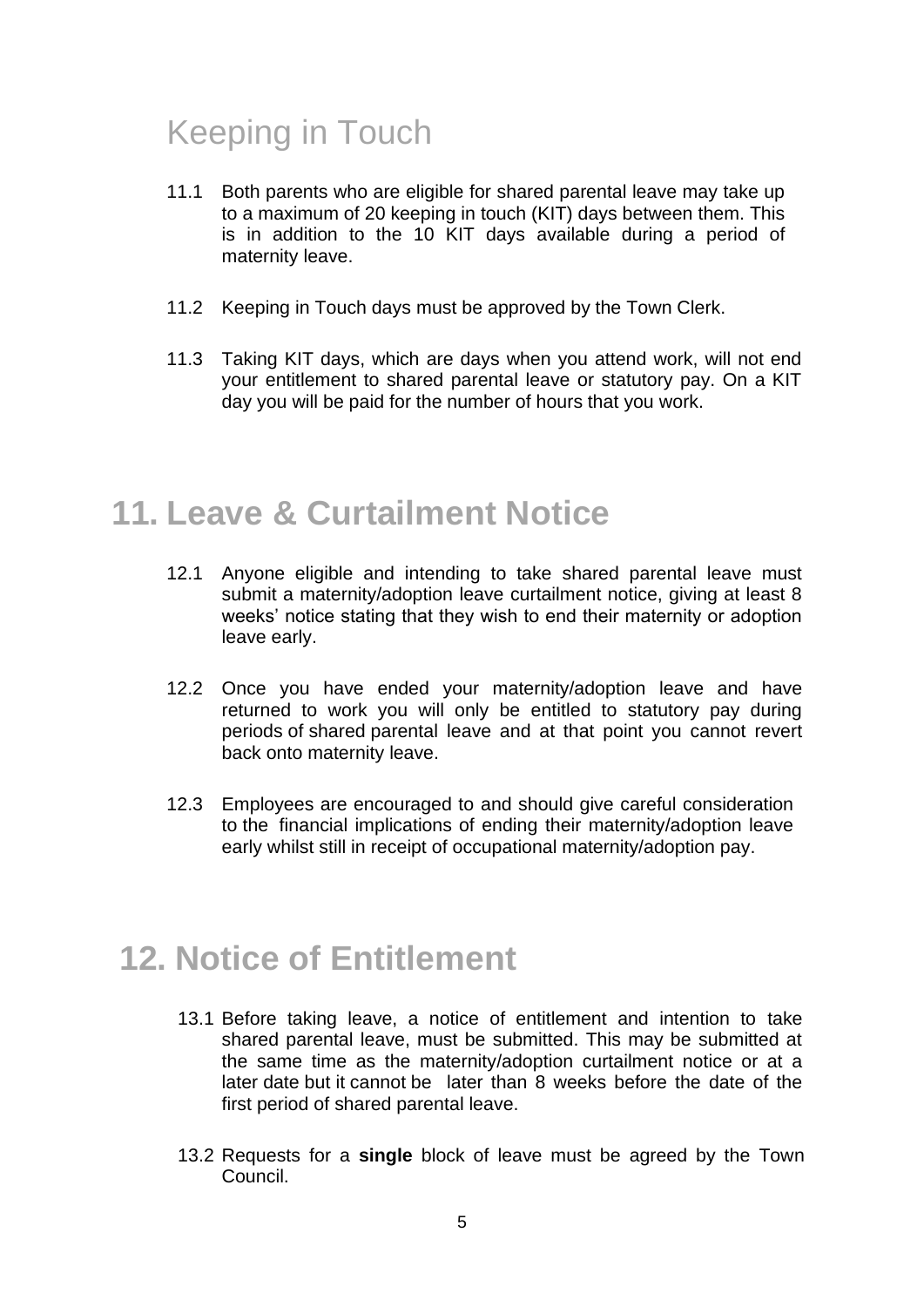13.3 If a request is for more than a single block the Town Council may:

- a. Agree the request;
- b. Decline the request due to organisational need; or,
- c. Propose alternative dates.
- 13.4 Up to three separate requests for periods of shared parental leave and three withdrawal notices may be submitted. Any periods of leave that have been declined do not count towards these totals.
- 13.5 A completed self-certificate (SC) form must be provided, as evidence of entitlement to ShPL. This form acts as a declaration.
- 13.6 The declaration must state that the individual:
	- meets all the criteria to be eligible for shared paternity leave and pay; and,
	- has met the notification requirements as detailed above.

## **13. Declaration**

- 14.1 Each parent must submit a signed declaration to their line manager with the notice of entitlement and intention, stating:
	- their full name:
	- their partner's full name;
	- the name and address of their partner's employer;
	- confirmation that they are eligible for shared parental leave;
	- a statement that the information contained within the declaration is accurate;
	- details of the amount of leave each partner is to take (this is nonbinding); and,